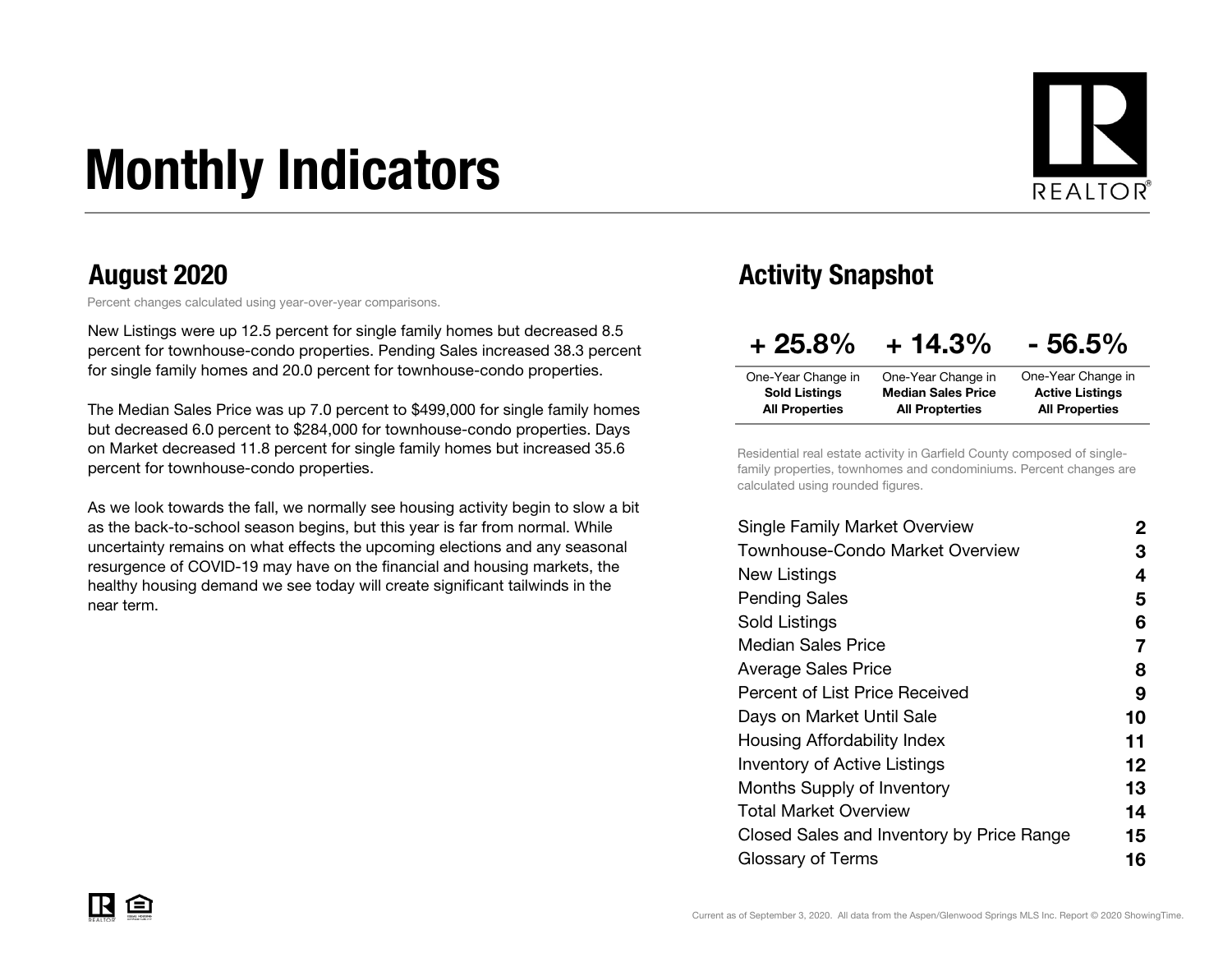### Single Family Market Overview

Key metrics by report month and for year-to-date (YTD) starting from the first of the year.



| <b>Key Metrics</b>                 | <b>Historical Sparkbars</b>                                          | 8-2019    | 8-2020    | Percent Change | <b>YTD 2019</b> | <b>YTD 2020</b> | Percent Change |
|------------------------------------|----------------------------------------------------------------------|-----------|-----------|----------------|-----------------|-----------------|----------------|
| <b>New Listings</b>                | 9-2018<br>1-2019<br>9-2019<br>$1 - 2020$<br>5-2019<br>5-2020         | 104       | 117       | $+12.5%$       | 842             | 757             | $-10.1%$       |
| <b>Pending Sales</b>               | 9-2018<br>1-2019<br>1-2020<br>5-2020<br>5-2019<br>9-2019             | 81        | 112       | $+38.3%$       | 588             | 683             | $+16.2%$       |
| <b>Sold Listings</b>               | $1 - 2019$<br>9-2018<br>5-2019<br>1-2020<br>9-2019<br>5-2020         | 82        | 114       | $+39.0%$       | 532             | 590             | $+10.9%$       |
| <b>Median Sales Price</b>          | $9 - 2018$<br>1-2019<br>5-2019<br>9-2019<br>1-2020<br>5-2020         | \$466,500 | \$499,000 | $+7.0%$        | \$425,000       | \$488,000       | $+14.8%$       |
| <b>Avg. Sales Price</b>            | 9-2018<br>1-2019<br>5-2019<br>9-2019<br>1-2020<br>5-2020             | \$607,160 | \$682,464 | $+12.4%$       | \$530,844       | \$616,631       | $+16.2%$       |
| <b>Pct. of List Price Received</b> | 9-2019<br>9-2018<br>1-2019<br>5-2019<br>1-2020                       | 97.4%     | 98.1%     | $+0.7%$        | 97.7%           | 97.8%           | $+0.1%$        |
| <b>Days on Market</b>              | 5-2019<br>9-2019<br>9-2018<br>1-2019<br>1-2020<br>5-2020             | 68        | 60        | $-11.8%$       | 79              | 77              | $-2.5%$        |
| <b>Affordability Index</b>         | $9 - 2018$<br>1-2019<br>5-2019<br>9-2019<br>$1 - 2020$<br>$5 - 2020$ | 80        | 80        | 0.0%           | 88              | 81              | $-8.0%$        |
| <b>Active Listings</b>             | 9-2018<br>5-2019<br>1-2020<br>5-2020<br>1-2019<br>$9 - 2019$         | 419       | 169       | $-59.7%$       |                 |                 |                |
| <b>Months Supply</b>               | 9-2018<br>1-2019<br>5-2019<br>9-2019<br>1-2020<br>5-2020             | 6.3       | 2.3       | $-63.5%$       |                 |                 |                |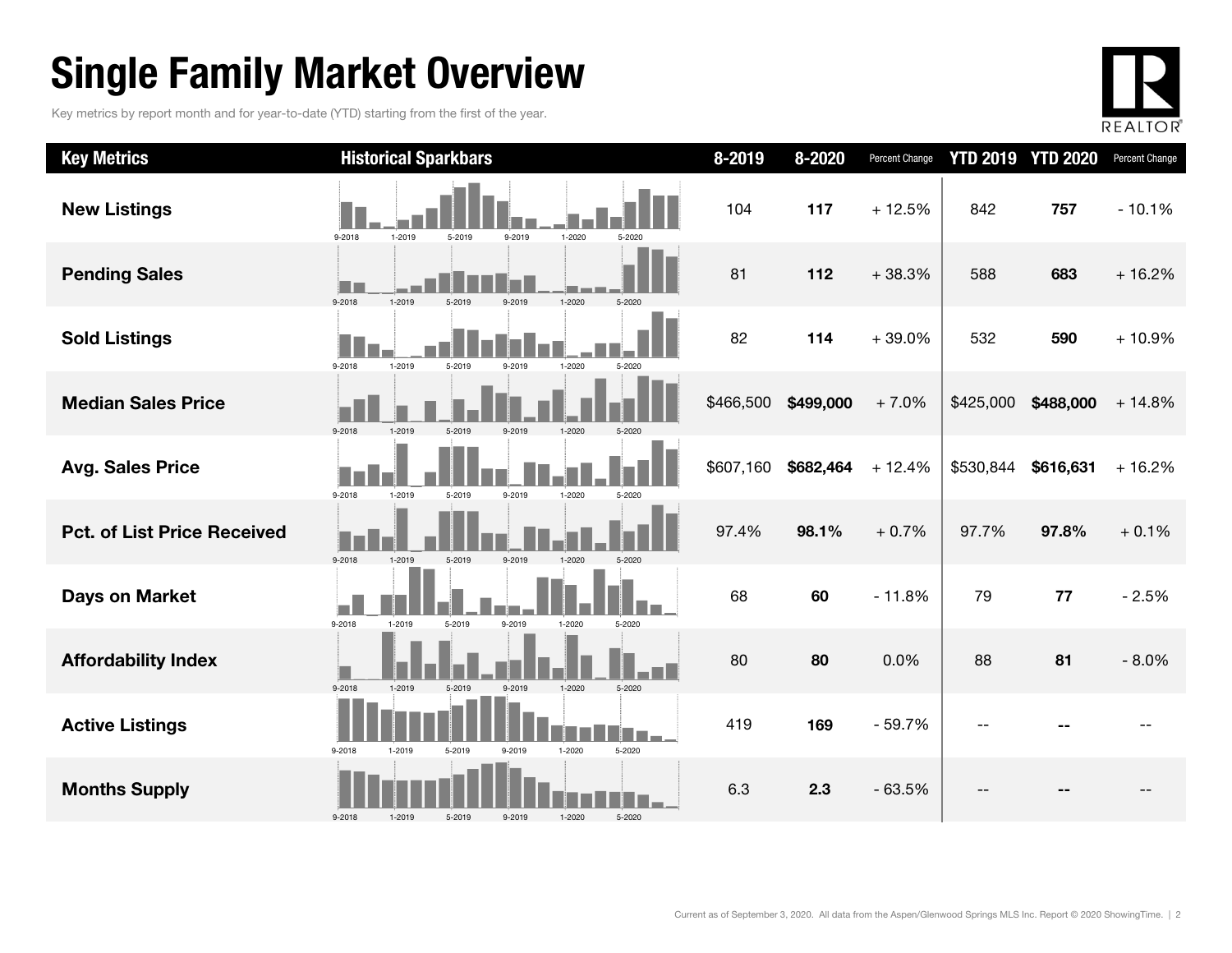### Townhouse-Condo Market Overview

Key metrics by report month and for year-to-date (YTD) starting from the first of the year.



| <b>Key Metrics</b>                 | <b>Historical Sparkbars</b>                                        | 8-2019    | 8-2020    | <b>Percent Change</b> |           | <b>YTD 2019 YTD 2020</b> | Percent Change |
|------------------------------------|--------------------------------------------------------------------|-----------|-----------|-----------------------|-----------|--------------------------|----------------|
| <b>New Listings</b>                | 9-2018<br>1-2019<br>9-2019<br>$1 - 2020$<br>5-2019<br>5-2020       | 47        | 43        | $-8.5%$               | 348       | 273                      | $-21.6%$       |
| <b>Pending Sales</b>               | 9-2018<br>1-2020                                                   | 40        | 48        | $+20.0%$              | 271       | 244                      | $-10.0%$       |
| <b>Sold Listings</b>               | $9 - 2018$<br>1-2019<br>1-2020<br>5-2020<br>5-2019<br>9-2019       | 38        | 37        | $-2.6%$               | 244       | 197                      | $-19.3%$       |
| <b>Median Sales Price</b>          | 9-2018<br>1-2019<br>5-2019<br>$9 - 2019$<br>$1 - 2020$<br>5-2020   | \$302,000 | \$284,000 | $-6.0%$               | \$314,500 | \$317,000                | $+0.8%$        |
| <b>Avg. Sales Price</b>            | $9 - 2018$<br>1-2019<br>5-2019<br>1-2020<br>9-2019<br>5-2020       | \$336,413 | \$367,957 | $+9.4%$               | \$349,352 | \$367,000                | $+5.1%$        |
| <b>Pct. of List Price Received</b> | 9-2018<br>1-2019<br>5-2019<br>9-2019<br>1-2020<br>5-2020           | 98.7%     | 98.8%     | $+0.1%$               | 98.6%     | 98.7%                    | $+0.1%$        |
| <b>Days on Market</b>              | o.<br>9-2018<br>1-2019<br>$1 - 2020$<br>5-2019<br>9-2019<br>5-2020 | 59        | 80        | $+35.6%$              | 68        | 68                       | 0.0%           |
| <b>Affordability Index</b>         | 9-2018<br>1-2019<br>9-2019<br>$1 - 2020$<br>5-2020<br>5-2019       | 124       | 140       | $+12.9%$              | 119       | 125                      | $+5.0%$        |
| <b>Active Listings</b>             | 9-2018<br>1-2019<br>9-2019<br>1-2020<br>5-2020<br>5-2019           | 108       | 60        | $-44.4%$              |           |                          |                |
| <b>Months Supply</b>               | $9 - 2018$<br>1-2019<br>9-2019<br>1-2020<br>5-2020<br>5-2019       | 3.8       | 2.3       | $-39.5%$              |           |                          |                |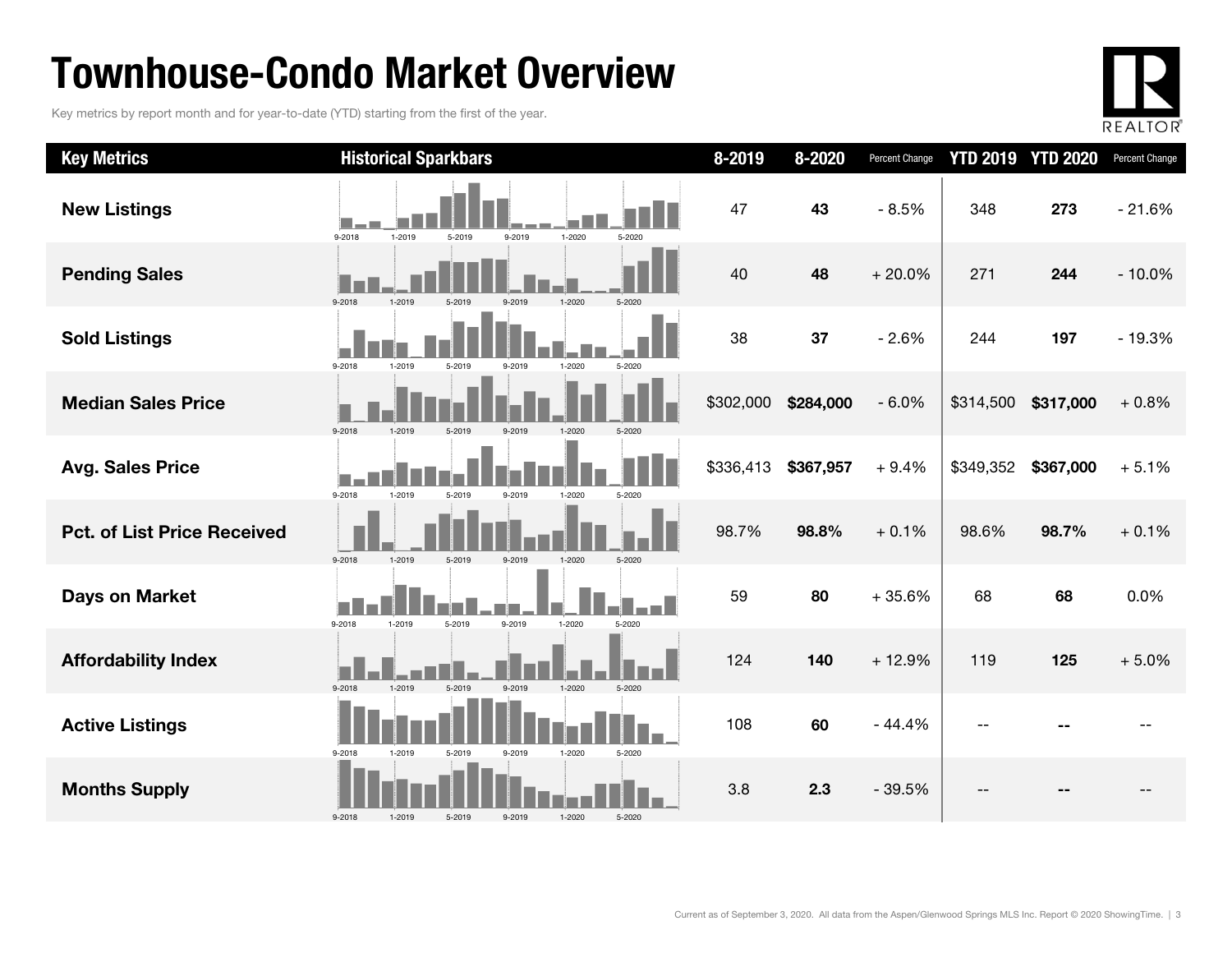#### New Listings







Year to Date

| <b>New Listings</b> | Single<br>Family | <b>Percent Change</b><br>from Previous<br>Year | Townhouse-<br>Condo | <b>Percent Change</b><br>from Previous<br>Year |
|---------------------|------------------|------------------------------------------------|---------------------|------------------------------------------------|
| Sep-2019            | 66               | $-35.3%$                                       | 23                  | $-17.9%$                                       |
| $Oct-2019$          | 62               | $-31.1%$                                       | 22                  | $0.0\%$                                        |
| Nov-2019            | 43               | $-18.9%$                                       | 23                  | $-8.0\%$                                       |
| Dec-2019            | 48               | $+11.6%$                                       | 20                  | $+25.0\%$                                      |
| Jan-2020            | 73               | $+23.7%$                                       | 26                  | $-7.1\%$                                       |
| Feb-2020            | 60               | $-15.5\%$                                      | 31                  | $-3.1\%$                                       |
| Mar-2020            | 89               | $+2.3\%$                                       | 32                  | $-3.0\%$                                       |
| Apr-2020            | 66               | $-44.5%$                                       | 20                  | $-59.2\%$                                      |
| May-2020            | 102              | $-25.5%$                                       | 37                  | $-28.8%$                                       |
| Jun-2020            | 133              | $-10.1%$                                       | 39                  | $-37.1%$                                       |
| Jul-2020            | 117              | $0.0\%$                                        | 45                  | $0.0\%$                                        |
| Aug-2020            | 117              | $+12.5\%$                                      | 43                  | -8.5%                                          |

#### Historical New Listings by Month

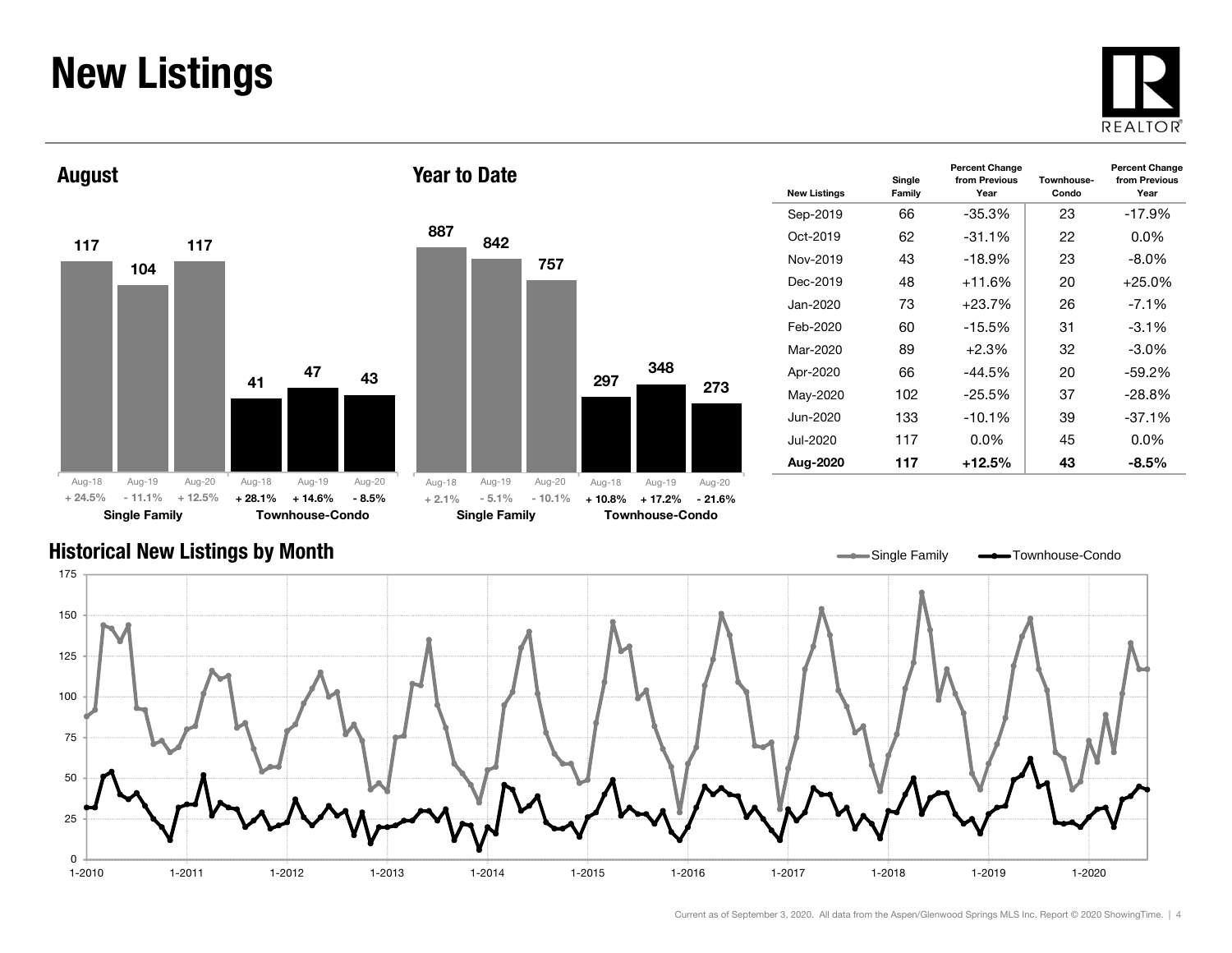#### Pending Sales







Year to Date

| <b>Pending Sales</b> | Single<br>Family | <b>Percent Change</b><br>from Previous<br>Year | Townhouse-<br>Condo | <b>Percent Change</b><br>from Previous<br>Year |
|----------------------|------------------|------------------------------------------------|---------------------|------------------------------------------------|
| Sep-2019             | 69               | $+3.0%$                                        | 16                  | $-42.9%$                                       |
| $Oct-2019$           | 77               | $+20.3%$                                       | 28                  | +21.7%                                         |
| Nov-2019             | 49               | $+25.6%$                                       | 24                  | $-7.7\%$                                       |
| Dec-2019             | 49               | 19                                             | $+5.6\%$            |                                                |
| Jan-2020             | 58               | $+9.4%$                                        | 25                  | +56.3%                                         |
| Feb-2020             | 54               | -8.5%                                          | 15                  | -46.4%                                         |
| Mar-2020             | 56               | $-22.2\%$                                      | 15                  | $-51.6%$                                       |
| Apr-2020             | 52               | $-36.6\%$                                      | 17                  | $-56.4%$                                       |
| May-2020             | 97               | $+14.1%$                                       | 35                  | $-7.9\%$                                       |
| Jun-2020             | 129              | $+65.4%$                                       | 39                  | $+2.6%$                                        |
| Jul-2020             | 125              | $+60.3%$                                       | 50                  | $+22.0\%$                                      |
| Aug-2020             | 112              | +38.3%                                         | 48                  | +20.0%                                         |

Single Family **-**Townhouse-Condo

#### Historical Pending Sales by Month

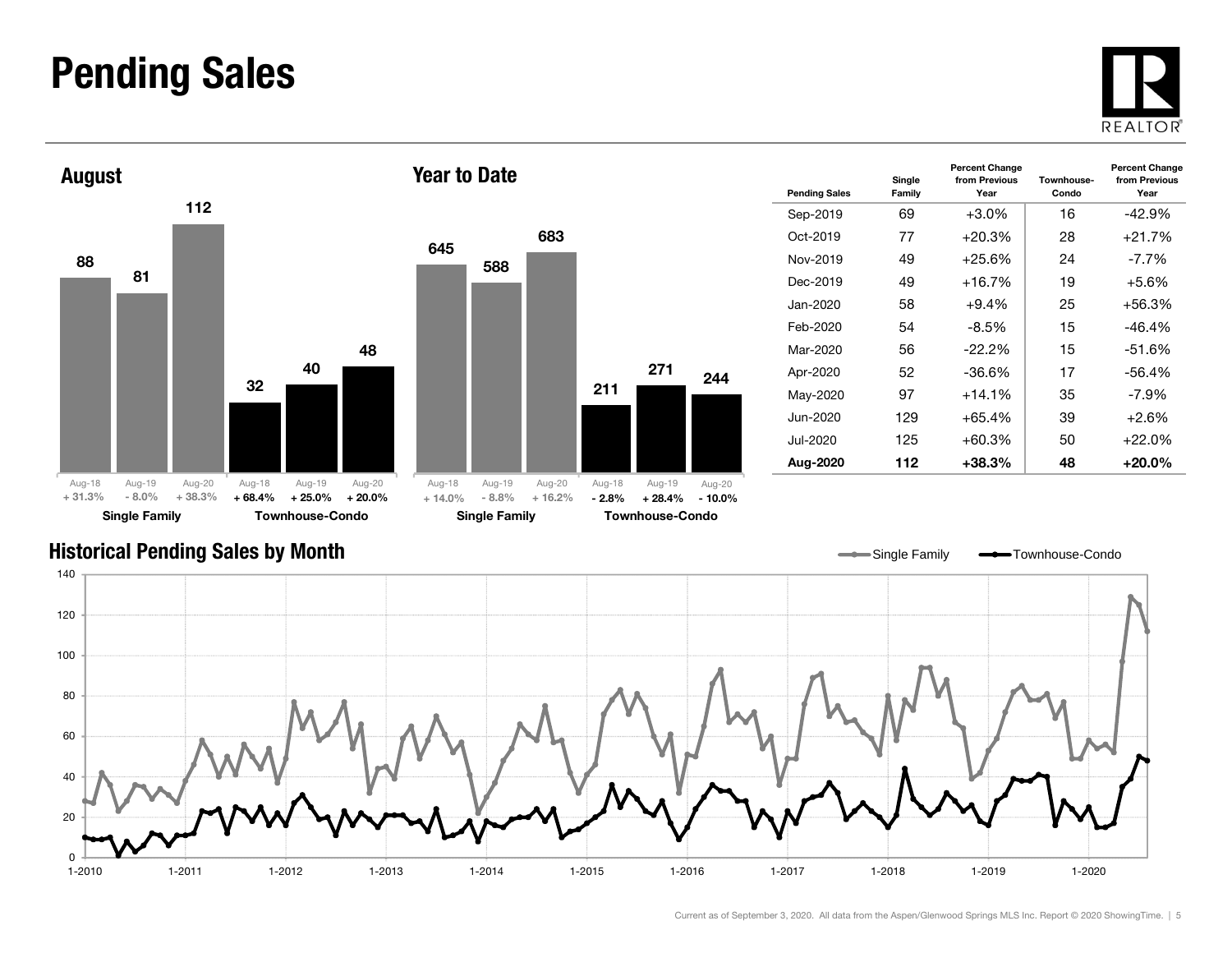### Sold Listings





| <b>Sold Listings</b> | Single<br>Family | <b>Percent Change</b><br>from Previous<br>Year | Townhouse-<br>Condo | <b>Percent Change</b><br>from Previous<br>Year |
|----------------------|------------------|------------------------------------------------|---------------------|------------------------------------------------|
| Sep-2019             | 71               | $-12.3\%$                                      | 36                  | +89.5%                                         |
| $Oct-2019$           | 84               | $+9.1%$                                        | 31                  | $-3.1%$                                        |
| Nov-2019             | 62               | $0.0\%$                                        | 20                  | $-16.7%$                                       |
| Dec-2019             | 68               | +36.0%                                         | 24                  | $-4.0\%$                                       |
| Jan-2020             | 39               | $+11.4%$                                       | 16                  | $-30.4%$                                       |
| Feb-2020             | 45               | $+18.4%$                                       | 22                  | $+69.2%$                                       |
| Mar-2020             | 63               | $+8.6\%$                                       | 20                  | -28.6%                                         |
| Apr-2020             | 64               | $-3.0\%$                                       | 14                  | $-44.0\%$                                      |
| May-2020             | 48               | $-48.4%$                                       | 18                  | $-52.6%$                                       |
| Jun-2020.            | 90               | $0.0\%$                                        | 27                  | $-20.6%$                                       |
| Jul-2020             | 127              | $+81.4%$                                       | 43                  | $-4.4\%$                                       |
| Aug-2020             | 114              | +39.0%                                         | 37                  | $-2.6\%$                                       |

#### Historical Sold Listings by Month

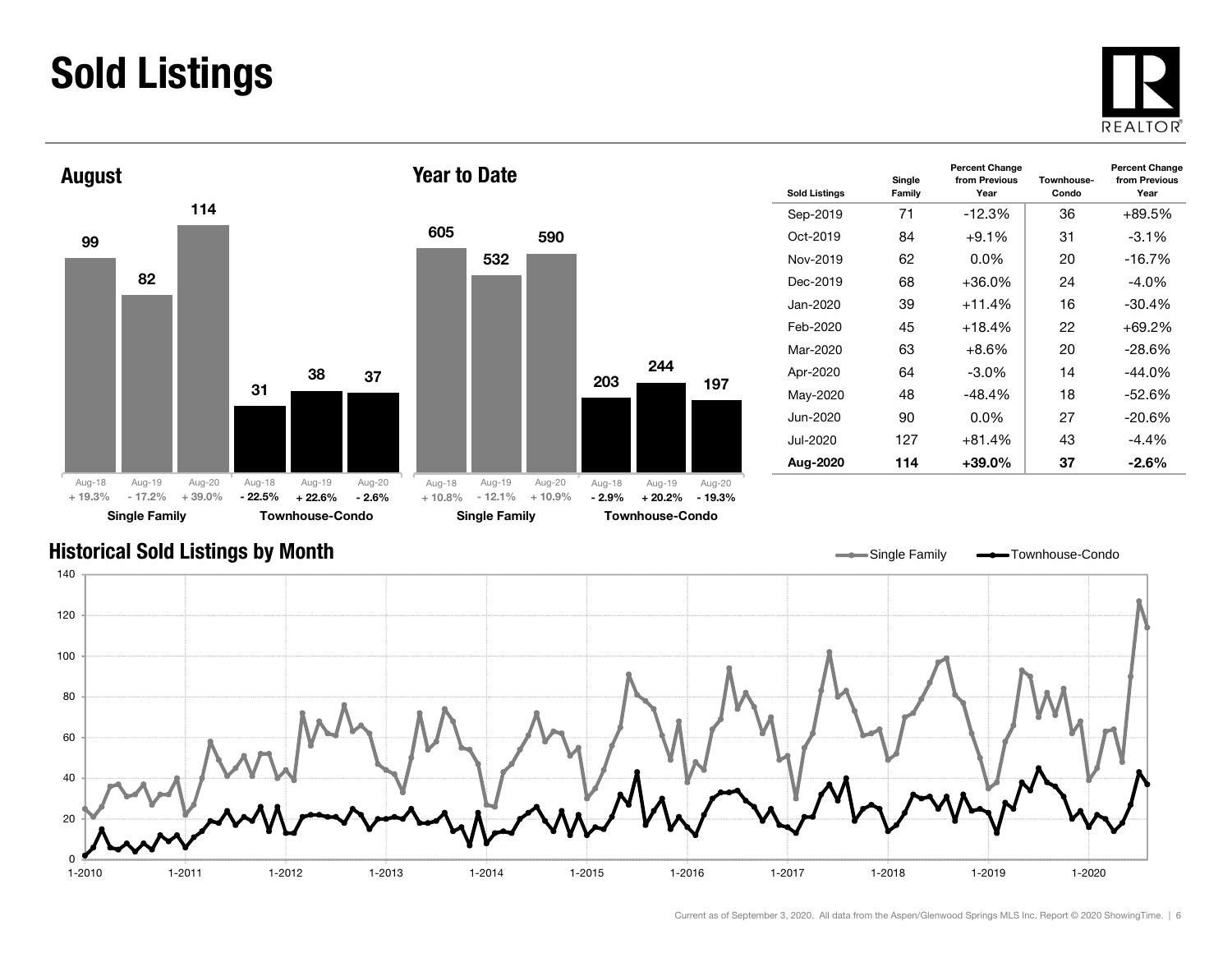#### Median Sales Price





| <b>Median Sales</b><br>Price | Single<br>Family | <b>Percent Change</b><br>from Previous<br>Year | Townhouse-<br>Condo | <b>Percent Change</b><br>from Previous<br>Year |
|------------------------------|------------------|------------------------------------------------|---------------------|------------------------------------------------|
| Sep-2019                     | \$455,000        | +8.3%                                          | \$277,500           | $-0.9\%$                                       |
| Oct-2019                     | \$386,500        | $-13.1%$                                       | \$312,000           | $+30.5%$                                       |
| Nov-2019                     | \$441,500        | -4.0%                                          | \$295,700           | $+3.4%$                                        |
| Dec-2019                     | \$477.500        | $+37.6%$                                       | \$252,000           | -4.9%                                          |
| Jan-2020                     | \$389,900        | $-8.3%$                                        | \$337,450           | $+4.5%$                                        |
| Feb-2020                     | \$450,000        | $+20.5%$                                       | \$303,500           | $-2.1\%$                                       |
| Mar-2020                     | \$515,000        | $+17.0%$                                       | \$331,000           | $+10.9%$                                       |
| Apr-2020                     | \$434.000        | $+15.0%$                                       | \$241,500           | $-17.6\%$                                      |
| May-2020                     | \$447,500        | +0.6%                                          | \$304,500           | $+7.4%$                                        |
| Jun-2020.                    | \$523,000        | $+27.7%$                                       | \$332,000           | $+2.8\%$                                       |
| Jul-2020                     | \$510,000        | $+3.8\%$                                       | \$345,100           | $-1.4%$                                        |
| Aug-2020                     | \$499,000        | +7.0%                                          | \$284,000           | -6.0%                                          |

Single Family **-** Townhouse-Condo

#### Historical Median Sales Price by Month

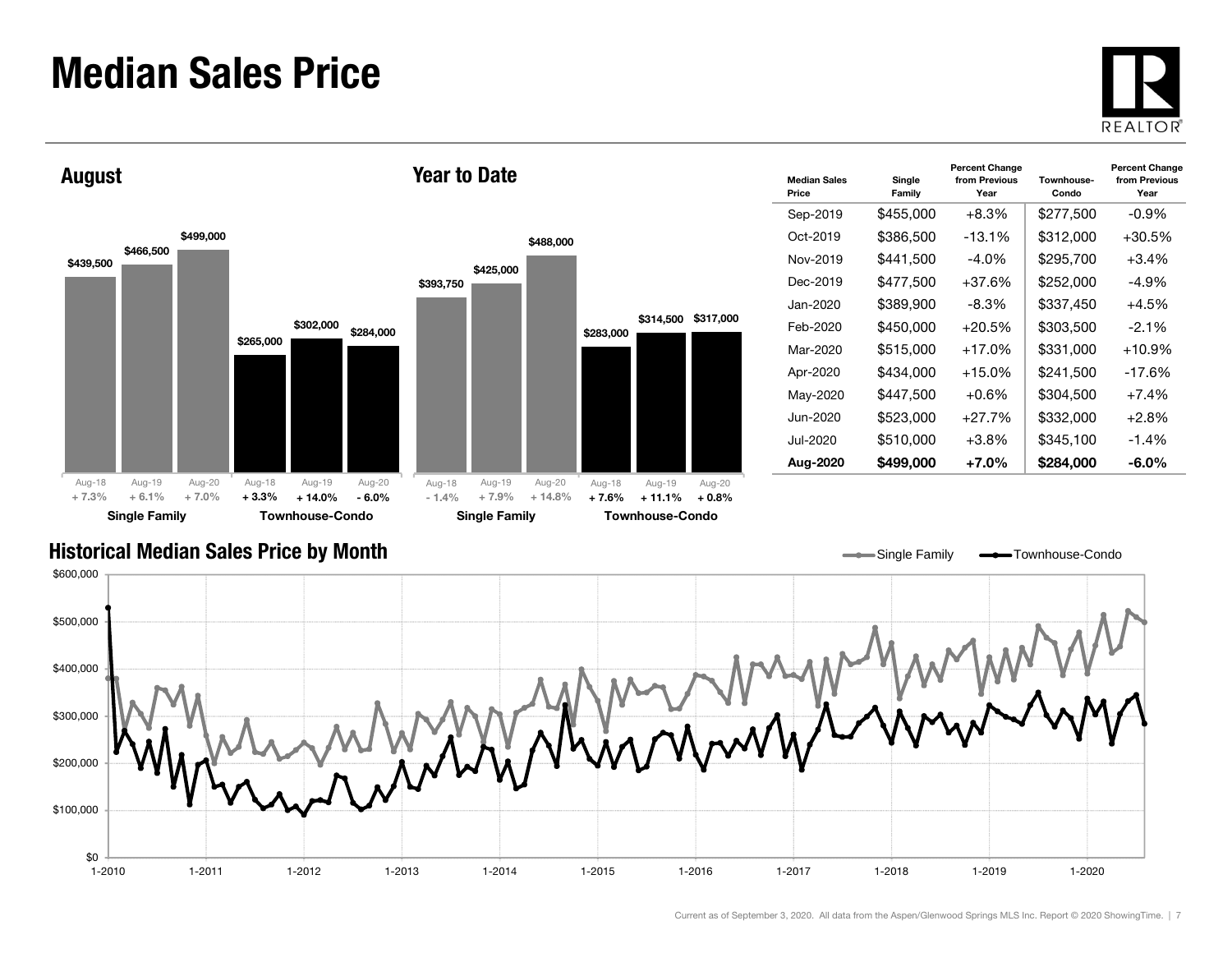#### Average Sales Price





| Avg. Sales Price | Single<br>Family | <b>Percent Change</b><br>from Previous<br>Year | Townhouse-<br>Condo | <b>Percent Change</b><br>from Previous<br>Year |
|------------------|------------------|------------------------------------------------|---------------------|------------------------------------------------|
| Sep-2019         | \$559,492        | $+18.4%$                                       | \$316,014           | $+6.2%$                                        |
| Oct-2019         | \$494,767        | $-6.8\%$                                       | \$354,552           | +29.0%                                         |
| Nov-2019         | \$656,770        | $+27.5%$                                       | \$336,540           | $+9.2\%$                                       |
| Dec-2019         | \$605.346        | $+40.8%$                                       | \$333.850           | $+5.5%$                                        |
| Jan-2020.        | \$489,674        | $-8.7\%$                                       | \$450,942           | +28.4%                                         |
| Feb-2020         | \$602,644        | +32.6%                                         | \$349,932           | $+8.4\%$                                       |
| Mar-2020         | \$573,270        | $+9.8%$                                        | \$321,545           | $-3.2\%$                                       |
| Apr-2020         | \$577,254        | +20.6%                                         | \$253,000           | $-19.5%$                                       |
| May-2020         | \$562,998        | $+1.3%$                                        | \$371,728           | +24.2%                                         |
| Jun-2020         | \$638,552        | $+27.2%$                                       | \$379,491           | $+3.0%$                                        |
| Jul-2020         | \$648,089        | $+20.0%$                                       | \$392,109           | $-7.7%$                                        |
| Aug-2020         | \$682,464        | $+12.4\%$                                      | \$367,957           | +9.4%                                          |

#### Historical Average Sales Price by Month



 $\overline{\phantom{0}}$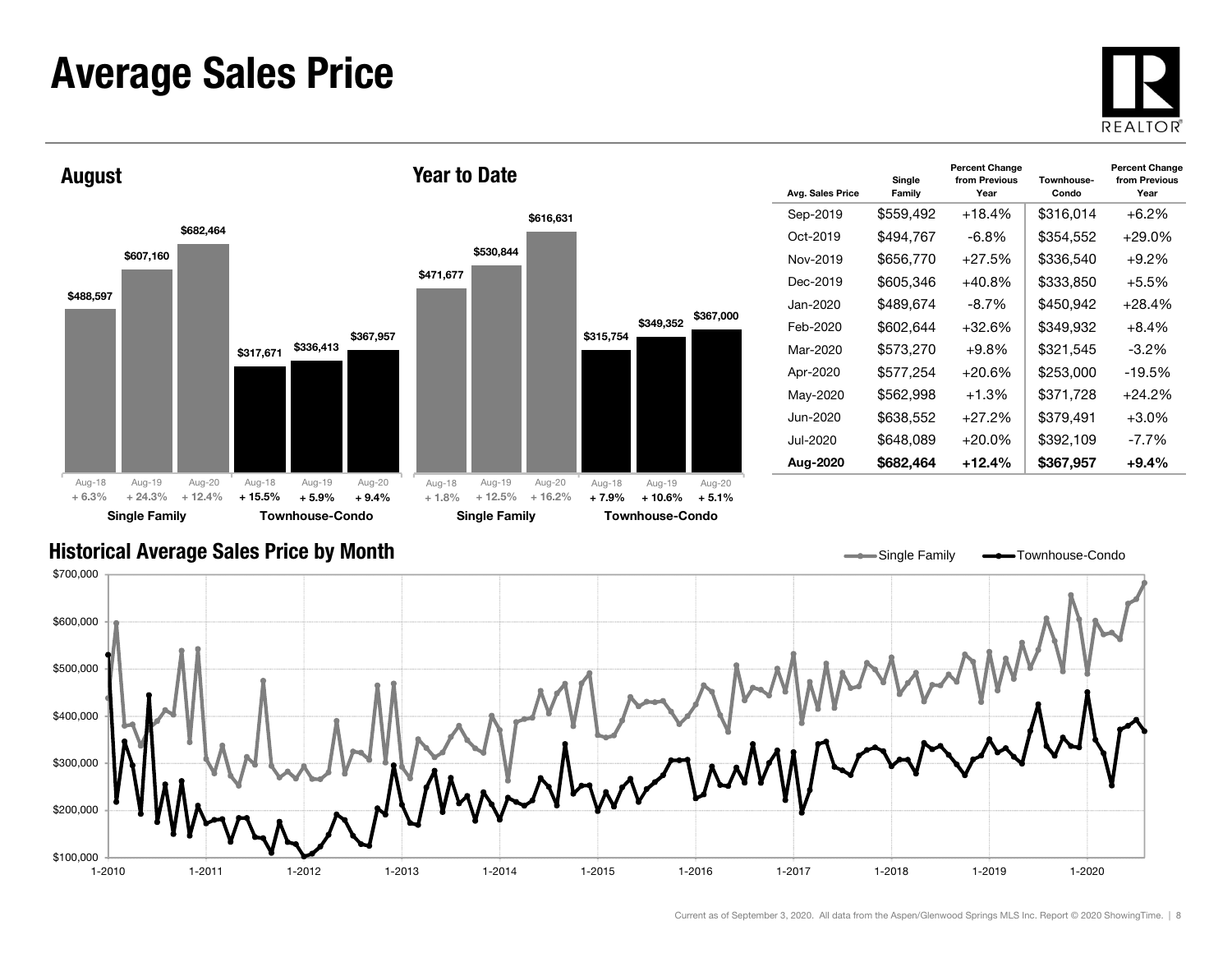### Percent of List Price Received

80.0%

85.0%





1-2010 1-2011 1-2012 1-2013 1-2014 1-2015 1-2016 1-2017 1-2018 1-2019 1-2020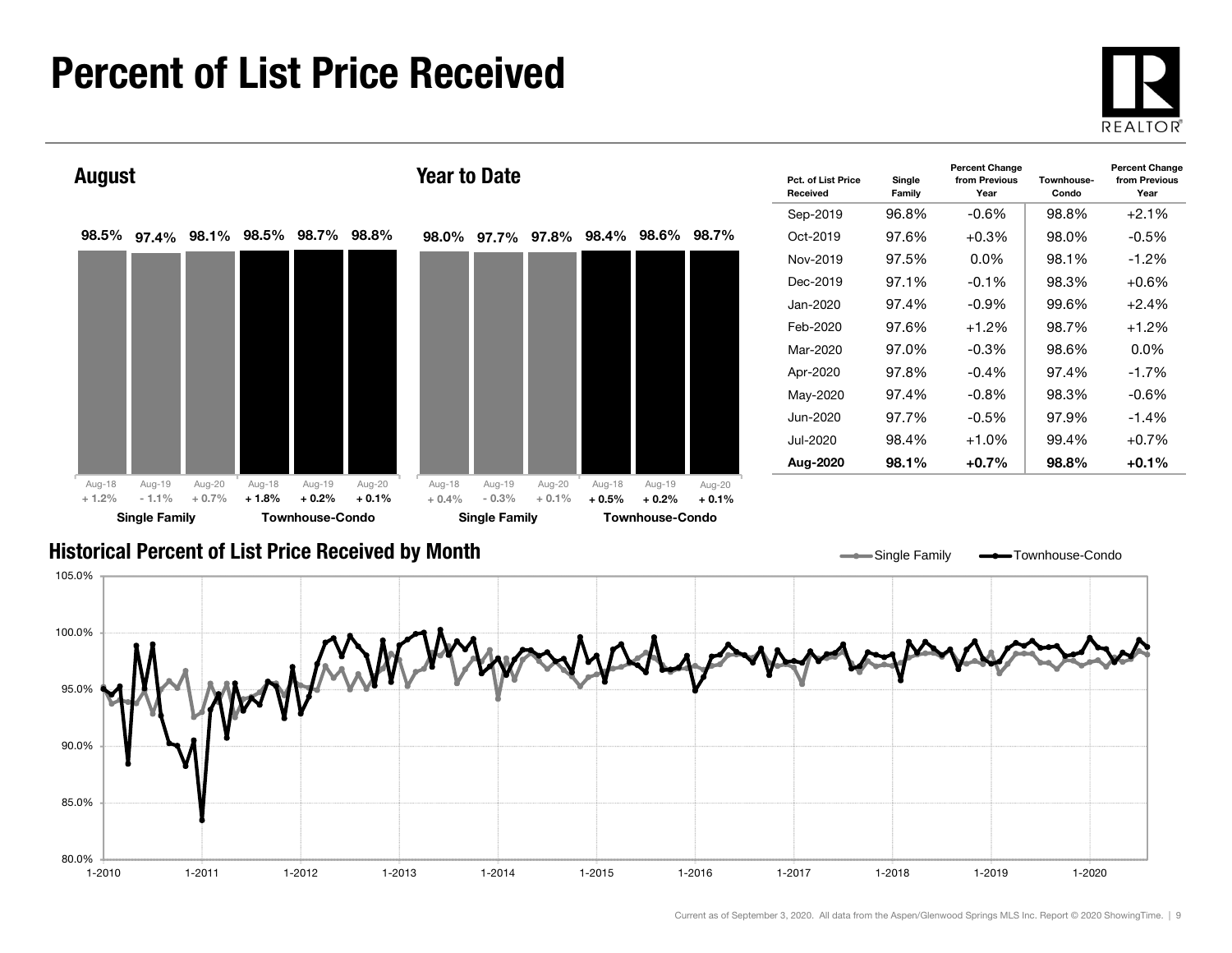### Days on Market Until Sale



Percent Change from Previous Year



#### Historical Days on Market Until Sale by Month



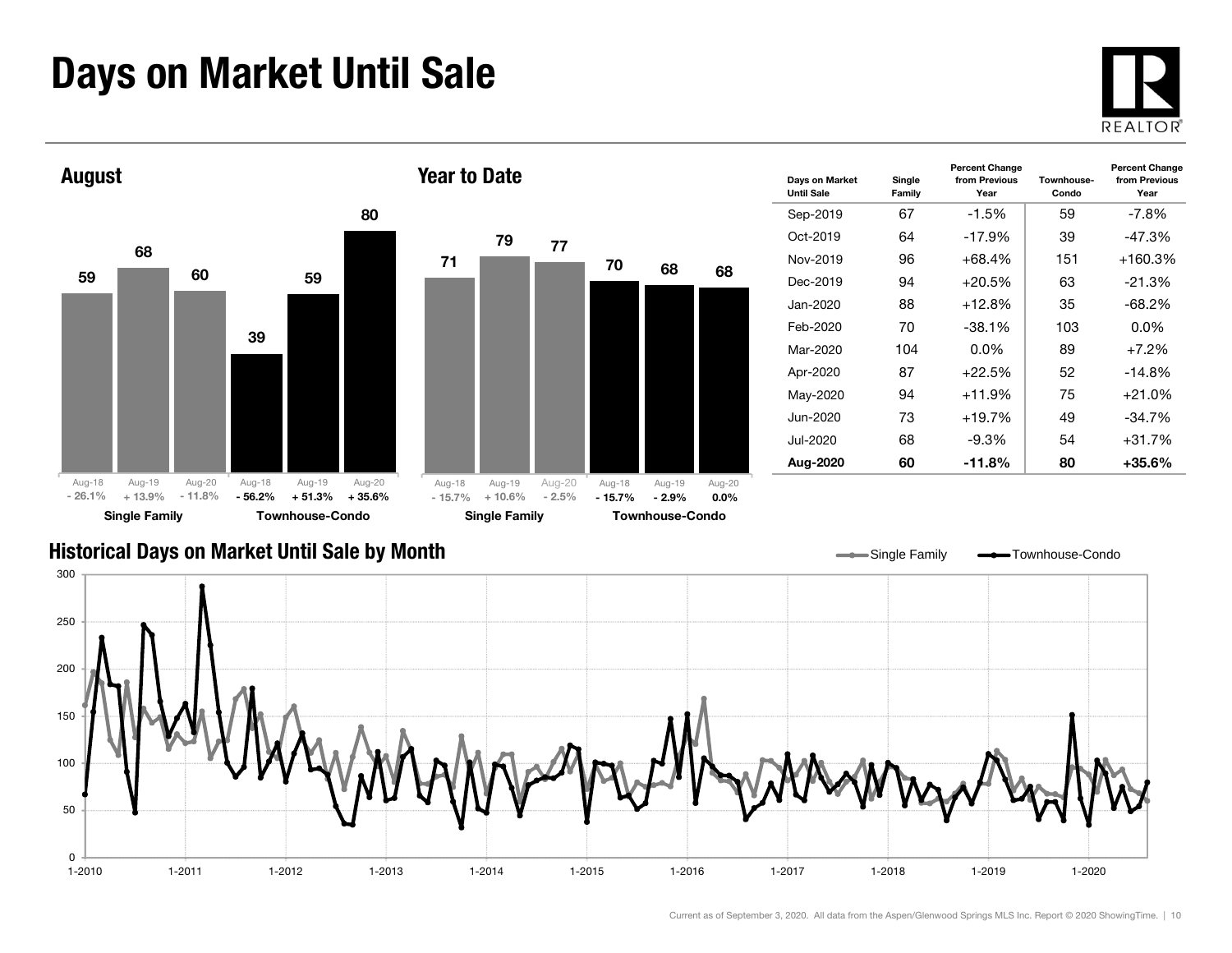## Housing Affordability Index



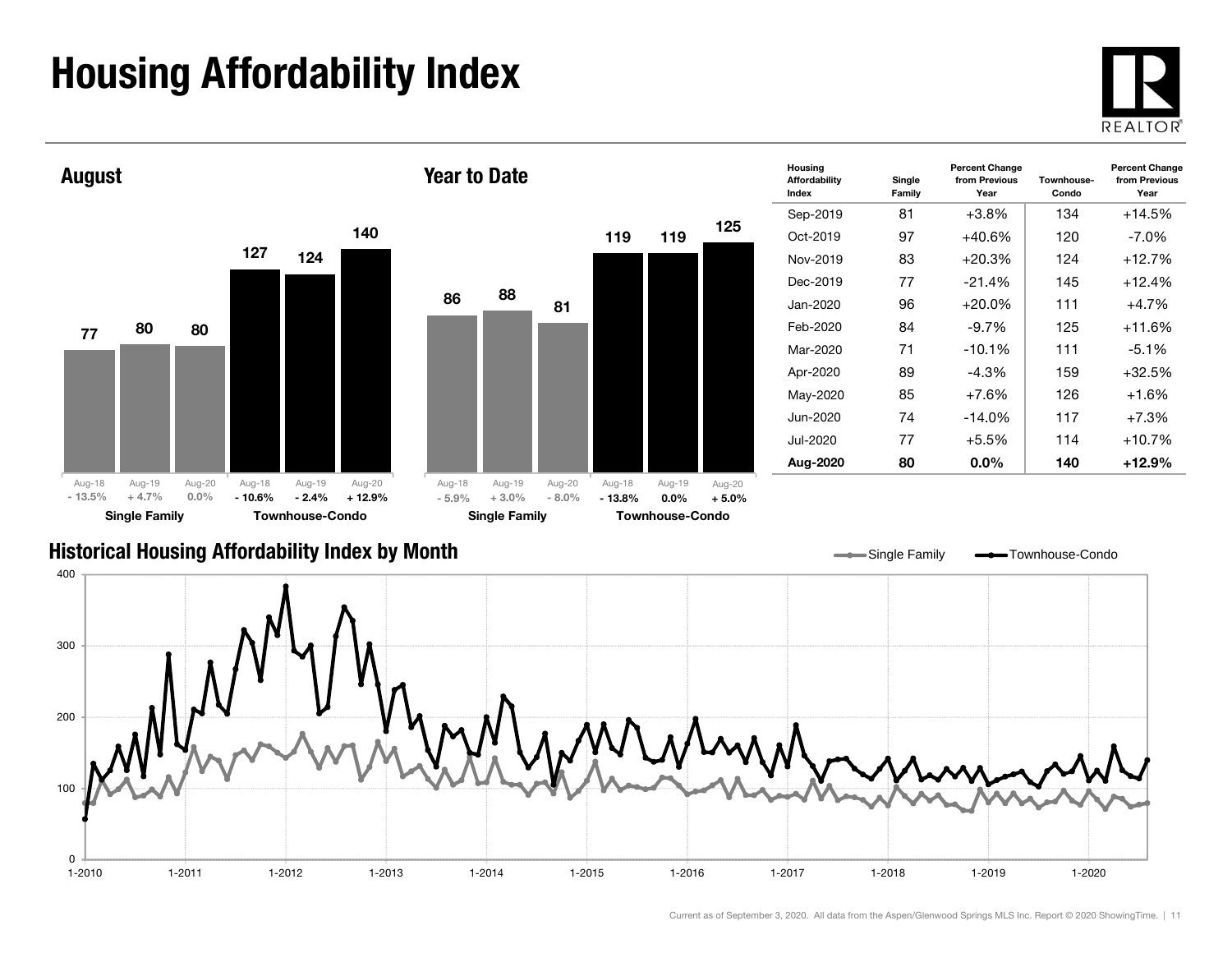### Inventory of Active Listings





#### Historical Inventory of Active Listings by Month

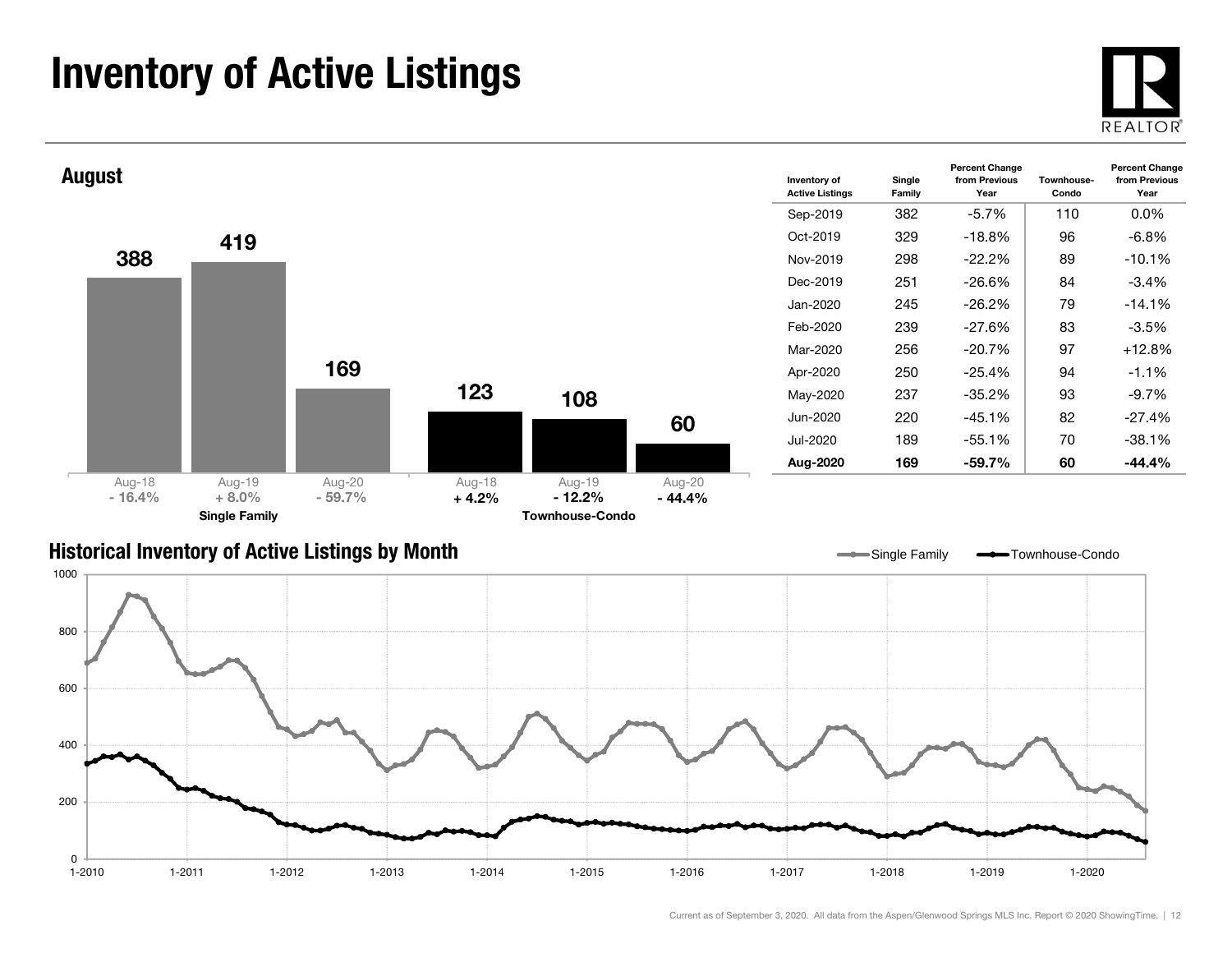### Months Supply of Inventory





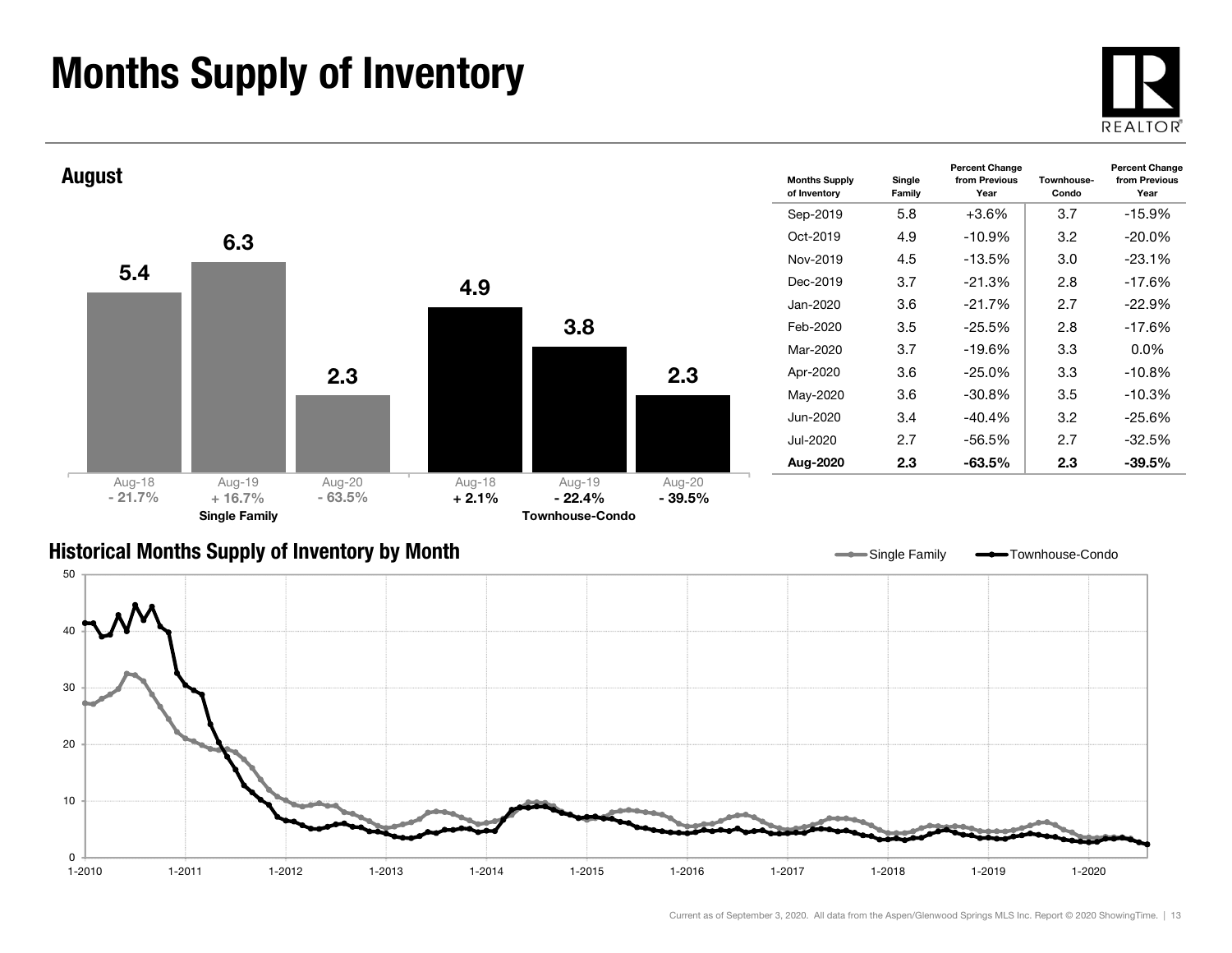### Total Market Overview

Key metrics by report Month and for year-to-date (YTD) starting from the first of the year.



| <b>Key Metrics</b>                 | <b>Historical Sparkbars</b>                                      | 8-2019    | 8-2020    | Percent Change |           | <b>YTD 2019 YTD 2020</b> | Percent Change |
|------------------------------------|------------------------------------------------------------------|-----------|-----------|----------------|-----------|--------------------------|----------------|
| <b>New Listings</b>                | 9-2018<br>1-2019<br>5-2019<br>9-2019<br>$1 - 2020$<br>5-2020     | 151       | 160       | $+6.0%$        | 1,190     | 1,030                    | $-13.4%$       |
| <b>Pending Sales</b>               | 9-2018<br>1-2020<br>1-2019<br>5-2020<br>5-2019<br>9-2019         | 121       | 160       | $+32.2%$       | 859       | 927                      | $+7.9%$        |
| <b>Sold Listings</b>               | $9 - 2018$<br>1-2019<br>5-2019<br>9-2019<br>1-2020<br>5-2020     | 120       | 151       | $+25.8%$       | 776       | 787                      | $+1.4%$        |
| <b>Median Sales Price</b>          | 9-2018<br>1-2019<br>1-2020<br>5-2019<br>9-2019                   | \$395,000 | \$451,500 | $+14.3%$       | \$375,000 | \$426,500                | $+13.7%$       |
| <b>Avg. Sales Price</b>            | 9-2018<br>1-2019<br>5-2019<br>9-2019<br>$1 - 2020$<br>5-2020     | \$521,423 | \$604,886 | $+16.0%$       | \$473,777 | \$554,065                | $+16.9%$       |
| <b>Pct. of List Price Received</b> | 9-2018<br>1-2019<br>9-2019<br>5-2019<br>1-2020<br>5-2020         | 97.8%     | 98.2%     | $+0.4%$        | 98.0%     | 98.0%                    | 0.0%           |
| <b>Days on Market</b>              | 9-2019<br>9-2018<br>1-2019<br>5-2019<br>1-2020<br>5-2020         | 65        | 65        | 0.0%           | 76        | 74                       | $-2.6%$        |
| <b>Affordability Index</b>         | 9-2018<br>1-2019<br>5-2019<br>$1 - 2020$<br>$5 - 2020$<br>9-2019 | 95        | 88        | $-7.4%$        | 100       | 93                       | $-7.0%$        |
| <b>Active Listings</b>             | $9 - 2018$<br>1-2020<br>5-2020<br>1-2019<br>5-2019<br>9-2019     | 527       | 229       | $-56.5%$       |           |                          |                |
| <b>Months Supply</b>               | $9 - 2018$<br>5-2019<br>9-2019<br>1-2020<br>5-2020<br>1-2019     | 5.5       | 2.3       | $-58.2%$       |           |                          |                |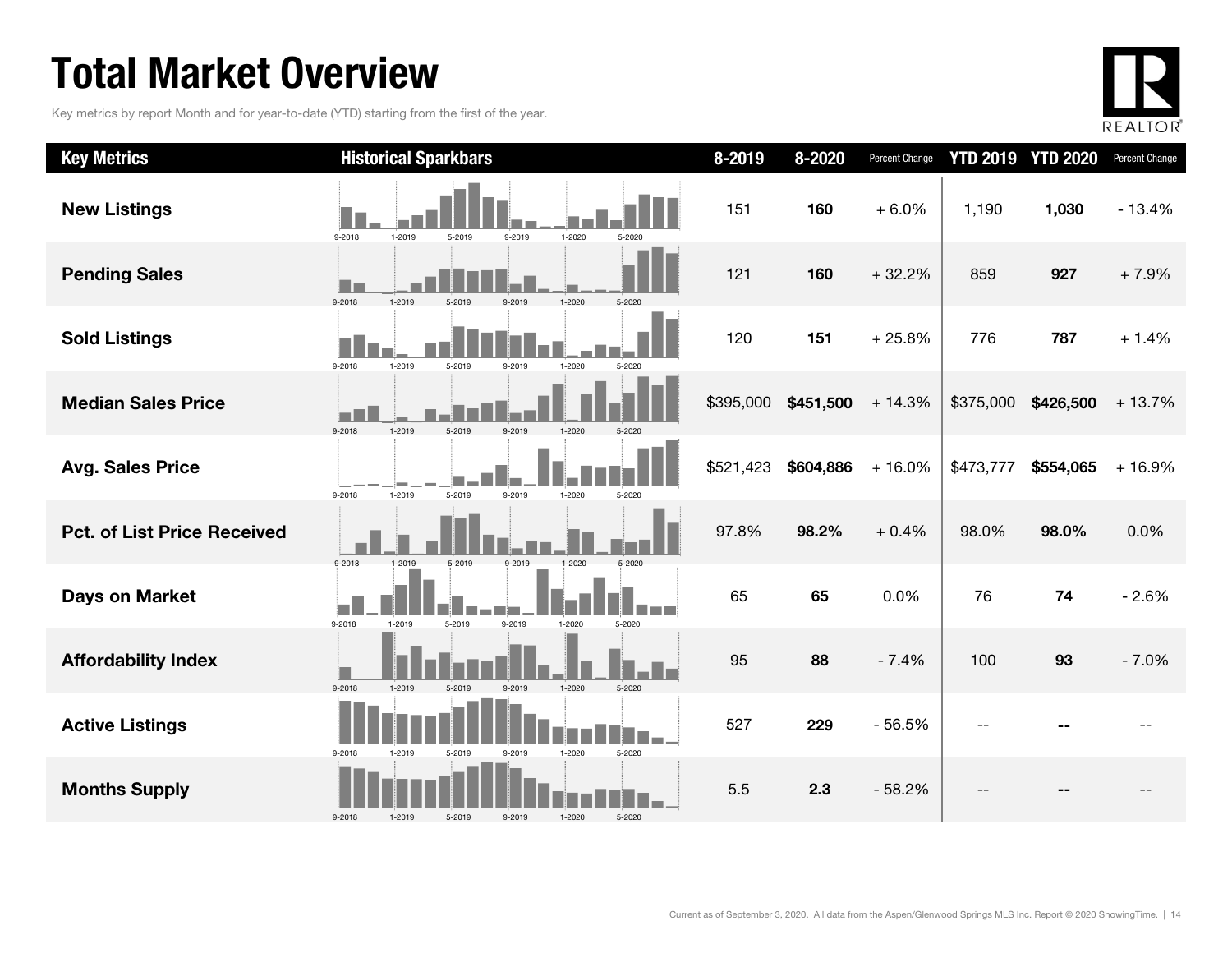

Actual sales that have closed in a given month.



| By Price Range - All Properties - Rolling 12 Months |                                                                            |                  |                   |        |                  | 8-2019           | ■8-2020             |                  |                          |                |           |                          | <b>By Property Type</b> |                        |                          | ■8-2019      | ■8-2020        |           |
|-----------------------------------------------------|----------------------------------------------------------------------------|------------------|-------------------|--------|------------------|------------------|---------------------|------------------|--------------------------|----------------|-----------|--------------------------|-------------------------|------------------------|--------------------------|--------------|----------------|-----------|
| 532<br>374<br>305                                   | 565                                                                        | 206<br>182       | 37                | 70     | 24<br>15         |                  | 3<br>$\overline{2}$ | 8                | $\Omega$                 | $\overline{2}$ | 0         |                          | 802                     | 875                    | 344                      | 308          | 1,146          | 1,183     |
| $+6.2%$<br>$-18.4%$                                 |                                                                            | $+13.2%$         | $+89.2%$          |        | + 60.0%          | $-25.0\%$        |                     | +300.0%          |                          |                |           |                          | $+9.1%$                 |                        | $-10.5%$                 |              | $+3.2%$        |           |
| $<$ \$300K<br>\$300K to \$599K                      |                                                                            | \$600K to \$999K | \$1.0M to \$1.5M  |        | \$1.5M to \$2.0M | \$2.0M to \$2.5M |                     | \$2.5M to \$5.0M | \$5.0M to \$10.0M        |                | $$10.0M+$ |                          | Singe Family            |                        | Townhouse-Condo          |              | All Properties |           |
|                                                     | <b>Rolling 12 Months</b><br><b>Compared to Prior Month</b><br>Year to Date |                  |                   |        |                  |                  |                     |                  |                          |                |           |                          |                         |                        |                          |              |                |           |
|                                                     |                                                                            | Single Family    |                   |        | Condo            |                  |                     | Single Family    |                          |                | Condo     |                          |                         | Condo<br>Single Family |                          |              |                |           |
| <b>By Price Range</b>                               | 8-2019                                                                     | 8-2020           | Change            | 8-2019 | 8-2020           | Change           | 7-2020              | 8-2020           | Change                   | 7-2020         | 8-2020    | Change                   | 8-2019                  | 8-2020                 | Change                   | 8-2019       | 8-2020         | Change    |
| \$299,999 and Below                                 | 194                                                                        | 159              | $-18.0%$          | 180    | 146              | - 18.9%          | 15                  | 18               | $+20.0%$                 | 14             | 21        | $+50.0%$                 | 127                     | 104                    | $-18.1%$                 | 113          | 88             | $-22.1%$  |
| \$300,000 to \$599,999                              | 394                                                                        | 431              | $+9.4%$           | 138    | 134              | $-2.9%$          | 72                  | 61               | $-15.3%$                 | 25             | 10        | $-60.0%$                 | 259                     | 286                    | $+10.4%$                 | 110          | 88             | $-20.0\%$ |
| \$600,000 to \$999,999                              | 161                                                                        | 185              | $+14.9%$          | 21     | 21               | 0.0%             | 26                  | 19               | $-26.9%$                 | $\overline{2}$ | 5         | +150.0%                  | 107                     | 128                    | $+19.6%$                 | 16           | 16             | 0.0%      |
| \$1,000,000 to \$1,499,999                          | 32                                                                         | 63               | +96.9%            |        |                  | $+40.0%$         |                     | 8                | $+33.3%$                 |                |           | $-50.0%$                 | 24                      | 44                     | $+83.3%$                 |              |                | 0.0%      |
| \$1,500,00 to \$1,999,999                           | 15                                                                         | 24               | $+60.0%$          | 0      |                  | --               |                     | 6                | $+20.0%$                 |                |           | $- -$                    | 10                      | 20                     | $+100.0\%$               |              |                |           |
| \$2,000,000 to \$2,499,999                          |                                                                            | 3                | $-25.0%$          | 0      |                  | $- -$            |                     | $\Omega$         | $\overline{\phantom{m}}$ |                |           | $\sim$ $\sim$            |                         | $\overline{2}$         | - 33.3%                  | 0            |                |           |
| \$2,500,000 to \$4,999,999                          |                                                                            | 8                | $+300.0\%$        | 0      |                  | $- -$            | C                   |                  | $-50.0%$                 |                |           | $\sim$ $\sim$            | റ                       |                        | $+100.0\%$               |              |                |           |
| \$5,000,000 to \$9,999,999                          |                                                                            |                  | --                |        |                  | $- -$            |                     |                  | $0.0\%$                  |                |           | $\sim$ $\sim$            |                         |                        | $\overline{\phantom{a}}$ |              |                | --        |
| \$10,000,000 and Above                              |                                                                            |                  | $\qquad \qquad -$ |        | n                | $- -$            |                     | O                | $\overline{\phantom{a}}$ |                |           | $\overline{\phantom{m}}$ |                         |                        | $\overline{\phantom{a}}$ | <sup>0</sup> |                | --        |
| <b>All Price Ranges</b>                             | 802                                                                        | 875              | $+9.1%$           | 344    | 308              | $-10.5%$         | 127                 | 114              | $-10.2%$                 | 43             | 37        | $-14.0%$                 | 532                     | 590                    | $+10.9%$                 | 244          | 197            | $-19.3%$  |

All Price Ranges 802 875 + 9.1% 344 308 - 10.5% 127 114 - 10.2% 43 37 - 14.0% 532 590 + 10.9% 244 197 - 19.3%

### Inventory of Active Listings

A measure of the number of homes available for sale at a given time.



|                            |        |               |           | Year over Year |        |                          | <b>Compared to Prior Month</b> |               |                   |        |        |               | Year to Date  |                                                                                                                    |  |  |
|----------------------------|--------|---------------|-----------|----------------|--------|--------------------------|--------------------------------|---------------|-------------------|--------|--------|---------------|---------------|--------------------------------------------------------------------------------------------------------------------|--|--|
|                            |        | Single Family |           |                | Condo  |                          |                                | Single Family |                   |        | Condo  |               | Single Family | Condo                                                                                                              |  |  |
| <b>By Price Range</b>      | 8-2019 | 8-2020        | Change    | 8-2019         | 8-2020 | Change                   | 7-2020                         | 8-2020        | Change            | 7-2020 | 8-2020 | Change        |               |                                                                                                                    |  |  |
| \$299,999 and Below        | 28     | 14            | $-50.0\%$ | 43             | 25     | $-41.9%$                 | 20                             | 14            | $-30.0\%$         | 24     | 25     | $+4.2%$       |               | There are no year-to-date figures for<br>inventory because it is simply a<br>snapshot frozen in time at the end of |  |  |
| \$300,000 to \$599,999     | 136    | 53            | $-61.0%$  | 40             | 22     | $-45.0%$                 | 54                             | 53            | $-1.9%$           | 26     | 22     | $-15.4%$      |               |                                                                                                                    |  |  |
| \$600,000 to \$999,999     | 126    | 50            | $-60.3%$  | 16             | 10     | $-37.5%$                 | 51                             | 50            | $-2.0%$           | 11     | 10     | $-9.1%$       |               |                                                                                                                    |  |  |
| \$1,000,000 to \$1,499,999 | 51     | 16            | $-68.6%$  | 9              |        | $-88.9%$                 | 15                             | 16            | $+6.7%$           |        |        | - 85.7%       |               | each month. It does not add up over a                                                                              |  |  |
| \$1,500,00 to \$1,999,999  | 47     | 19            | - 59.6%   | 0              |        | $\sim$                   | 25                             | 19            | $-24.0\%$         |        |        | $0.0\%$       |               | period of months.                                                                                                  |  |  |
| \$2,000,000 to \$2,499,999 |        |               | $0.0\%$   |                |        | $\overline{\phantom{a}}$ |                                |               | $-28.6%$          |        |        | $0.0\%$       |               |                                                                                                                    |  |  |
| \$2,500,000 to \$4,999,999 | 21     |               | $-57.1%$  |                |        | $\overline{\phantom{a}}$ | 12                             | 9             | $-25.0\%$         |        |        | $\sim$ $\sim$ |               |                                                                                                                    |  |  |
| \$5,000,000 to \$9,999,999 |        |               | $-40.0%$  |                |        | $\overline{\phantom{a}}$ |                                |               | $-40.0%$          |        |        | $- -$         |               |                                                                                                                    |  |  |
| \$10,000,000 and Above     |        |               | $- -$     |                |        | $\overline{\phantom{a}}$ |                                |               | $\qquad \qquad -$ |        |        | $- -$         |               |                                                                                                                    |  |  |
| <b>All Price Ranges</b>    | 419    | 169           | $-59.7%$  | 108            | 60     | $-44.4%$                 | 189                            | 169           | $-10.6%$          | 70     | 60     | $-14.3\%$     |               |                                                                                                                    |  |  |